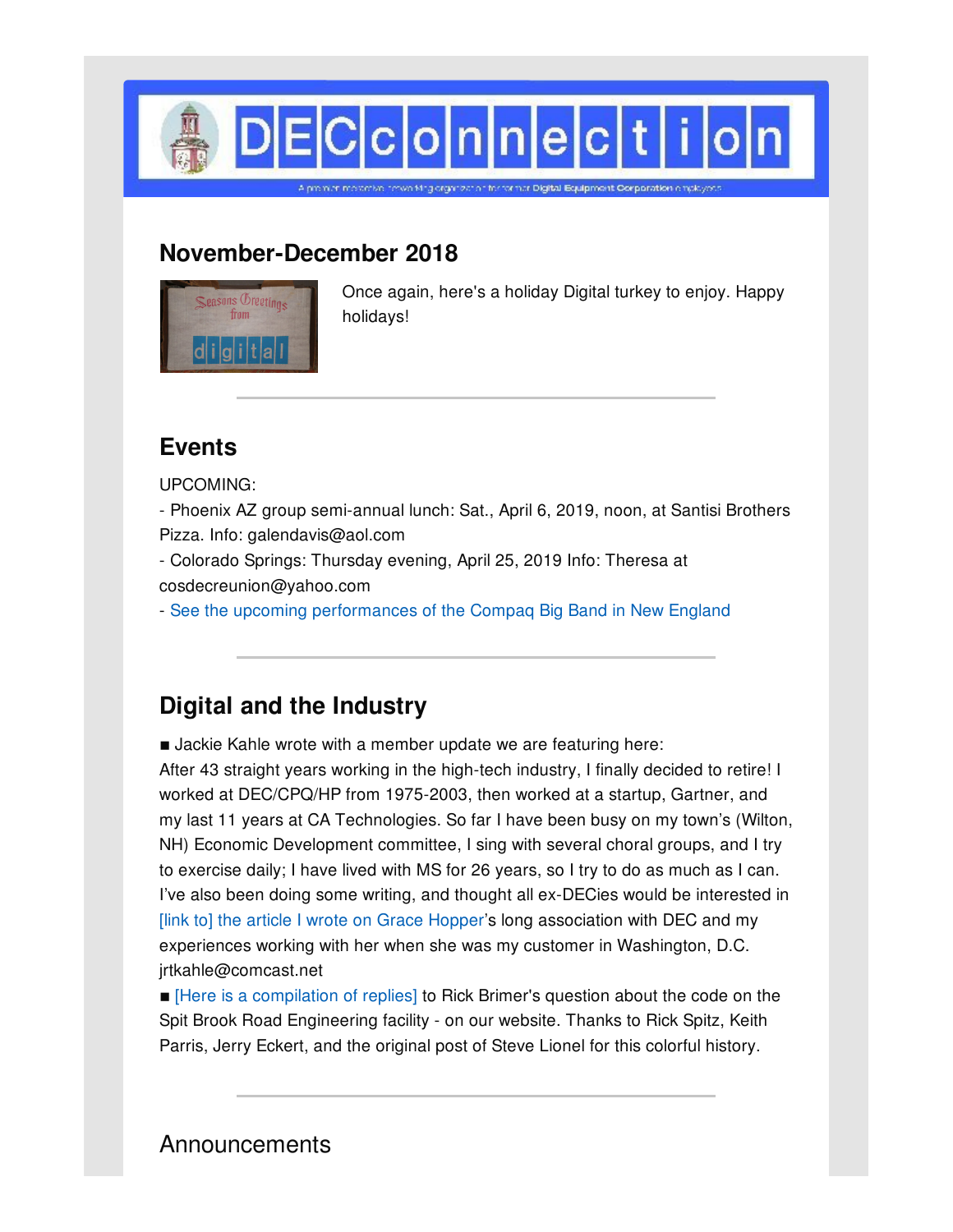### **DONATING OR RECYCLING COMPUTER EQUIPMENT**

It's that time of year when you may be thinking of donating older electronic equipment to a Charity. For those who have already done this, let us hear from you on the organizations you would recommend. For Massachusetts readers, it has come to our attention that there is a local cancer charity that you may want to put on your list. This charity is 100% run by volunteer cancer scientists, survivors, and information technologists. The name of the organization is Recycle Computers4 Cancer [\[www.recyclecomputers4cancer.org\]](http://www.recyclecomputers4cancer.org)

and it donates all proceeds to help Cancer patients and their families through the SMCAC (Scientific & Medical Coalition Against Cancer). They have securely erased all data on hard drives that are donated for the past 12 years, including major pharmaceutical companies, banks, individuals, law firms, and financial institution. Also, all computer donations are tax deductible with no donation considered too small or large. Equipment can be dropped off or arranged to be picked up. Items accepted for donation are listed at www.recyclecomputers4cancer.org/items[accepted-donations-recycle-computers-4-cancer/For](http://www.recyclecomputers4cancer.org/items-accepted-donations-recycle-computers-4-cancer/) free pickup, fill out and send in the donation form at [www.recyclecomputers4cancer.org/free-pickup-request](http://www.recyclecomputers4cancer.org/free-pickup-request-form/)form/ The contact for RC4C is Eric Grund at eric@smcac.org.

■ A former friend would like to locate Janice Wilkinson, who worked in Shipping in a Maynard office around 1973, and who had two children at the time, Mark and Kim. Write to info@decconnection.org if you can help.

## **DEC Connection Member News**

Welcome to our new and renewing members during October and November: Pam Berg (MA), Dick Costa (NM), Ellie Dubie (MA), Ted Grenham (MA), Larry Harris (MA), Ron Minezzi (MA), Dick Nixon (NH), Ed Pont (CT), Mary Raney (PA), Dave Wells (NH), and Dave Velten (MA).



Please RENEW your membership if you're due members check the Member Service Center (instructions below). Other readers, if you are enjoying our e-newsletters please consider

joining and sending in a brief update on your activities for our newsletter. Here is how to join or renew: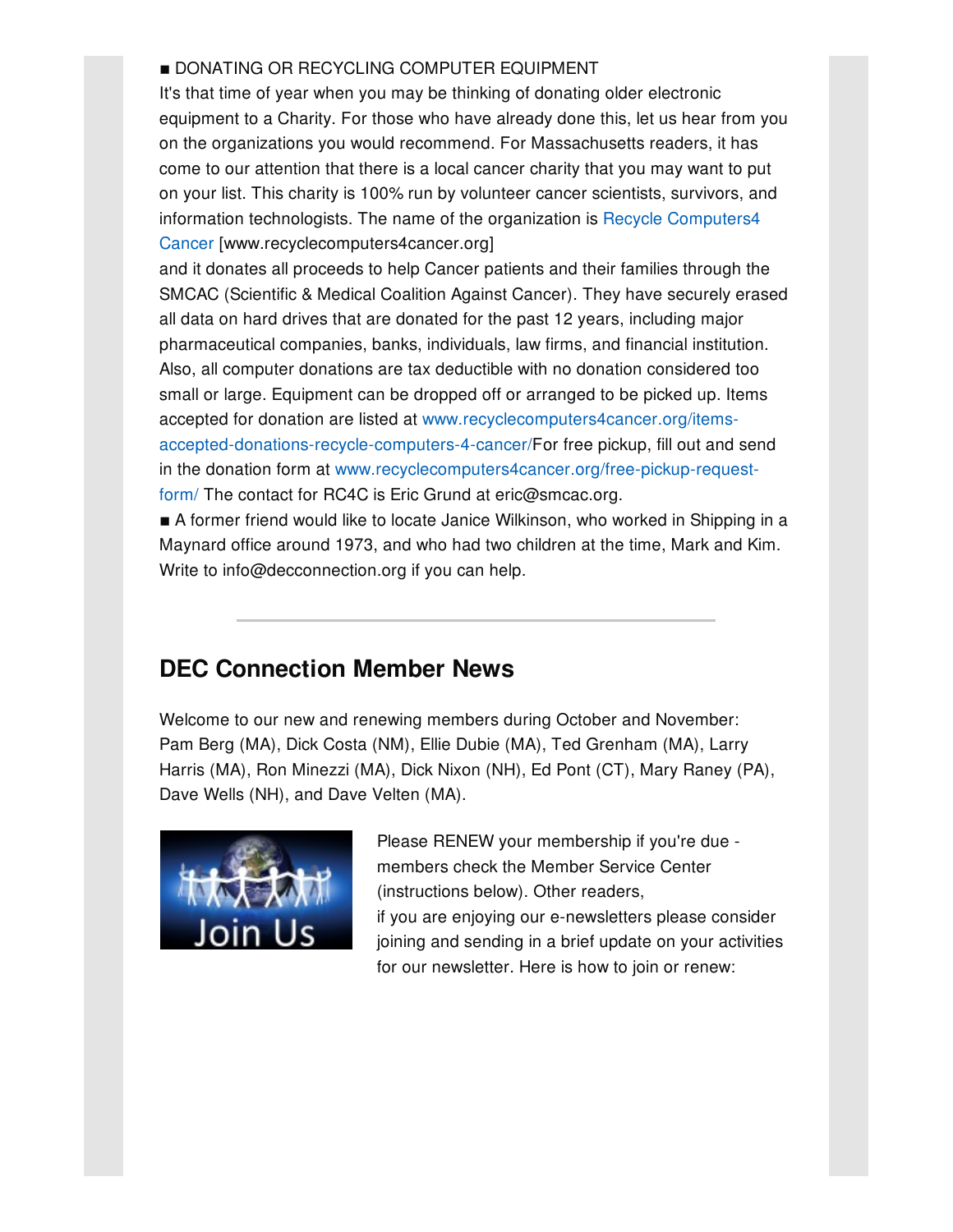#### **Membership Renewal Procedure**

\* Click link to see if your membership is current in our [Member](http://www.decconnection.org/msclogin.php) Service Center and pay online with a credit card. If you have paid dues since 2010 you will be there use the email address we have on file - no leading or trailing spaces - email ava@decconnection.org for help.

\* You can also join us (or renew) at Join the DEC [Connection](http://www.decconnection.org/join-online.htm) online!

\* You can send personal checks made out to DEC Connection to Nancy Kilty, 33 Forest St. Unit 416, Lexington MA 02421.

\* If you prefer to use your PayPal account directly (not via our website), use our payment address: registrations@decconnection.org - do NOT use any Board member's personal email address.

**Member Newsbytes:** please send yours to info@decconnection.org - 2-3 lines telling members about your activities since Digital. We like to hear from you!

■ See Jackie Kahle's personal update and article about her experiences with Admiral Grace Hopper in the Digital news section above.

#### **Sad News Department**

Sadly, we were told of these deaths of former Digital employees since last newsletter. Our condolences go out to friends and families of:

- \* Mitch Tunkel, 73, Ft. Lauderdale FL, 26 Nov 2018
- \* Michael Lee Cope, Sr., 80, Colorado Springs, 18 Nov 2018
- \* Dick Esten, 86, Kansas City MO, 17 Oct 2018
- \* Ken Enger, 72, Colorado Springs, 28 Sept 2018
- \* Jeff Leidigh, 64, Thomasville, GA, 12 Jun 2018
- \* Jan Griska, 72, Rindge NH, 2 Feb 2017

Details are on our [Memorial](http://www.decconnection.org/memorials.htm) Page.

### **Website [Features](http://www.decconnection.org) and Updates**

■ Where to Donate your Digital [Equipment](http://www.decconnection.org/DECdonations.htm) gear